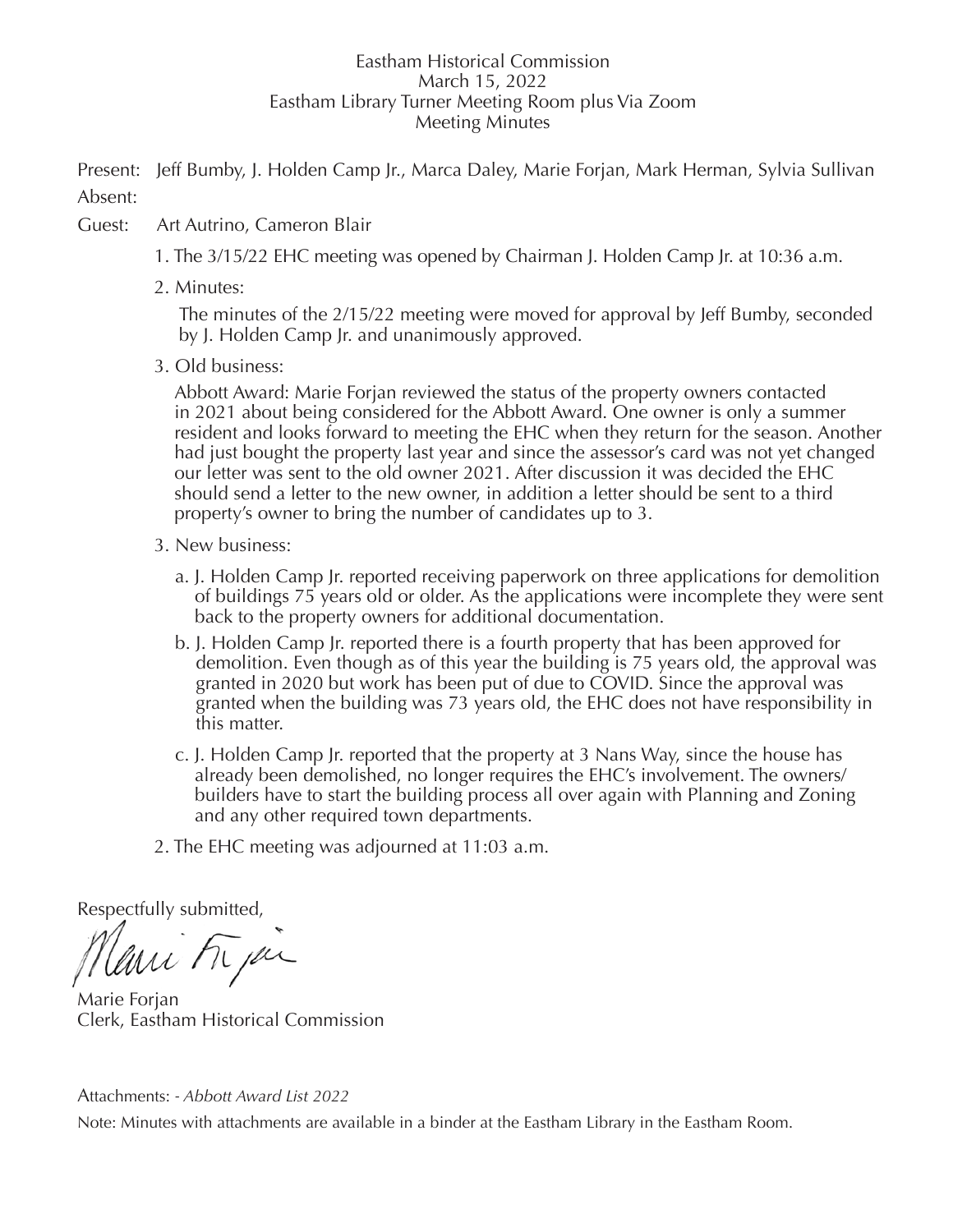## *These two have been contacted.*

195 Locust Road (John Knowles House) Owner: Lucy Ann Ott, 62 James Street, Westwood NJ 07675 #14 on HD Map Year built 1672 *Surveyed 1985 and 2020* **Old Town Historic District Contacted 2020 and 2021, interested, will be in Eastham 2022 summer season**

220 Locust Road (across from Mill Road) Owner: Patrick Cahn, 11 Willow Avenue, Somerville MA 02144 #15 on HD Map Year built 1864 *Surveyed 1985 and 2020* **Old Town Historic District Old owner contacted 2020, 2021, new owner in 2022, waiting to hear back from them**

\_\_\_\_\_\_\_\_\_\_\_\_\_\_\_\_\_\_\_\_\_\_\_\_\_\_\_\_\_\_\_\_\_\_\_\_\_\_\_

120 Bridge Road Thomas Christopher & Patricia A. Gill 385 Clinton Ave, Brooklyn, NY 11238 Year built 1800 *Surveyed 1995 and 2020* **Alternate for 2019, not contacted**

220 Bridge Road, Whalewalk Inn Owners: Tandem Ride LLC, 220 Bridge Rd., Eastham MA 02642 Year built 1825 *Surveyed 1995 and 2020* **Alternate for 2019, not contacted**

275 Country Lane (Old Birthing House) Owners: Linda Kay Green Revoc. Trust, 14 Ann Drive, Bethany, CT 06524 Year built 1810 *Surveyed 2020*

115 Locust Rd .(across from end of Salt Pond Rd.) Owner: Alvin Epstein Trust, 8 Marvin Street, E. Norwalk CT 06855 Year built 1850 *Surveyed 1985 and 2020* **Old Town Historic District**

280 Massasoit Road Owner: Angela D. Garton, PO Box 1127 N Eastham, MA 02651 Year built 1825 *Surveyed 1995 and 2020* **Contacted in 2018, did not reply to letter and could not find a phone number**

80 Old State Highway (Jeremiah Smith House) Owner: Maurice J. Boisvert, 491 W Main Street, Shrewsbury MA 01545 *Not surveyed, town has the date built as 1983*

100 Old State Highway Owner: Louis J, Dellacagna, 30 Hemlock Drive Greenwich, CT 06831 Year built 1825 *Surveyed 1995 and 2020*

1800 State Highway Owner: Dean S. & Natasha Frodel, PO Box 734, Eastham MA 02642 Year built 1950 *Surveyed 2013*

3265 State Highway (formerly the Pepto-Bismol house) Owner: George V. & Katherine Krouch, 3265 State Highway (Formerly PO Box 648) Eastham MA 02642 Year built 1750 *Surveyed 1995 and 2020*

## **Alternate for 2018, not contacted Alternate for 2019, not contacted**

4885 State Highway Penny House B&B Owner: Seatoller LLC, 8 Melanie Manor, E Brunswick NJ 08816 Year built 1700 *Surveyed 1995 and 2013* **Alternate for 2018, not contacted**